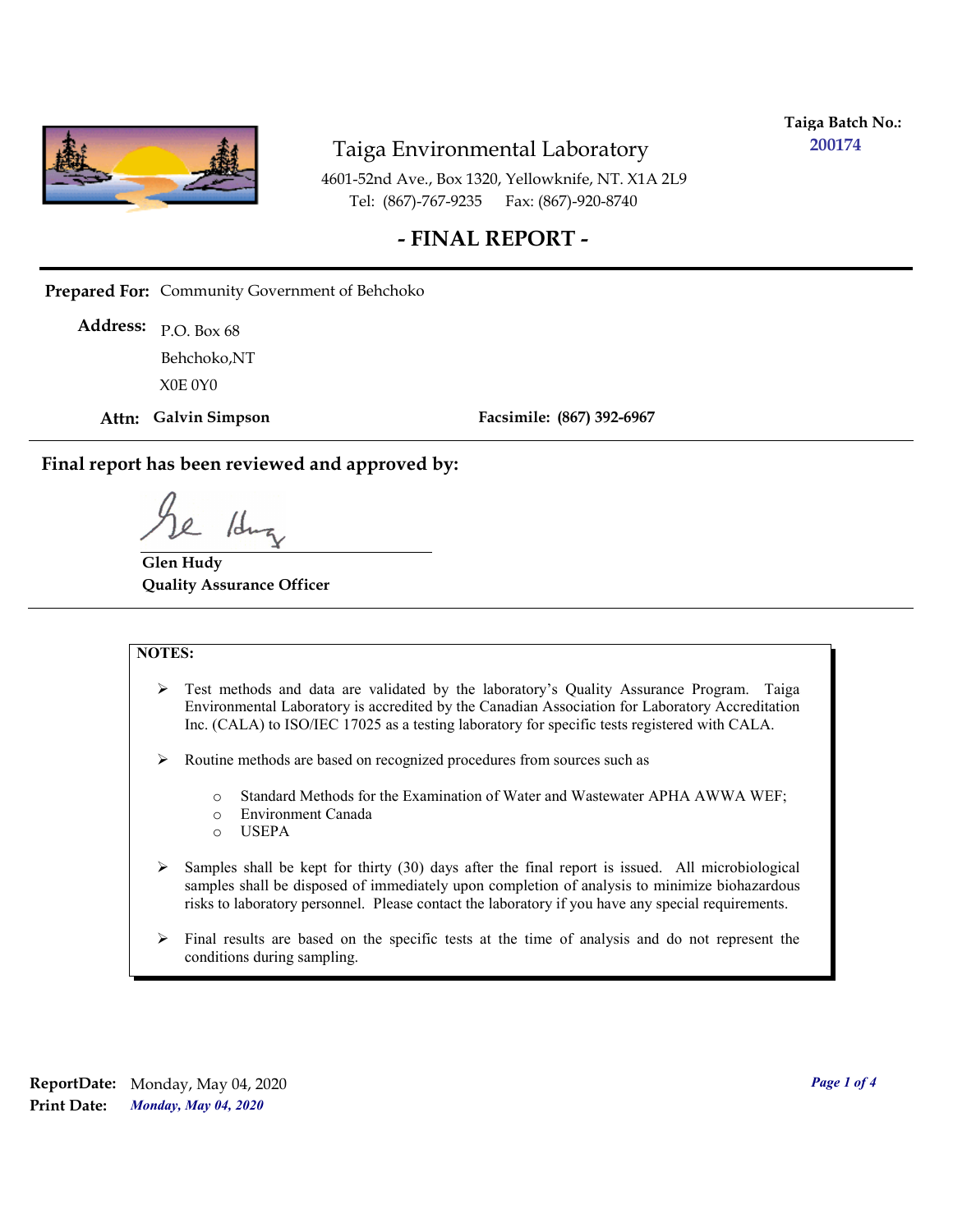

4601-52nd Ave., Box 1320, Yellowknife, NT. X1A 2L9 Tel: (867)-767-9235

**Taiga Batch No.: 200174**

## **- CERTIFICATE OF ANALYSIS -**

#### Client Sample ID: SNP R3 Taiga Sample ID: 001

| Report Status: Final         |                                    |
|------------------------------|------------------------------------|
|                              | <b>Location:</b> Rae SNP R3 and R4 |
| <b>Sampling Time: 11:15</b>  |                                    |
| Sampling Date: 27-Apr-20     |                                    |
| Received Date: 27-Apr-20     |                                    |
| Sample Type: Sewage          |                                    |
| Client Project: W2014L3-0002 |                                    |

| <b>Test Parameter</b>         | <b>Result</b> | Detection<br>Limit | Units     | Analysis<br>Date | Analytical<br>Method* | Qualifer |
|-------------------------------|---------------|--------------------|-----------|------------------|-----------------------|----------|
| <b>Inorganics - Nutrients</b> |               |                    |           |                  |                       |          |
| Ammonia as Nitrogen           | 37.8          | 0.005              | mg/L      | 28-Apr-20        | SM4500-NH3:G          |          |
| Biochemical Oxygen Demand     | 80            | $\overline{2}$     | mg/L      | 27-Apr-20        | SM5210:B              |          |
| <b>CBOD</b>                   | 76            | 2                  | mg/L      | 27-Apr-20        | SM5210:B              |          |
| Chemical Oxygen Demand        | 188           | 10                 | mg/L      | 29-Apr-20        | SM5220:D              |          |
| Phosphorous, Total            | 7.52          | 0.002              | mg/L      | 28-Apr-20        | SM4500-P:D            |          |
| <b>Inorganics - Physicals</b> |               |                    |           |                  |                       |          |
| pH                            | 7.25          |                    | pH units  | 28-Apr-20        | SM4500-H:B            |          |
| Solids, Total Suspended       | 14            | 3                  | mg/L      | 30-Apr-20        | SM2540:D              |          |
| <b>Major Ions</b>             |               |                    |           |                  |                       |          |
| Nitrate+Nitrite as Nitrogen   | 2.19          | 0.01               | mg/L      | 27-Apr-20        | SM4110:B              |          |
| Microbiology                  |               |                    |           |                  |                       |          |
| Coliforms, Fecal              | 20000         | 1000               | CFU/100mL | 27-Apr-20        | SM9222:D              |          |
| <b>Organics</b>               |               |                    |           |                  |                       |          |
| Hexane Extractable Material   | 6.9           | 2.0                | mg/L      | 28-Apr-20        | <b>EPA1664A</b>       |          |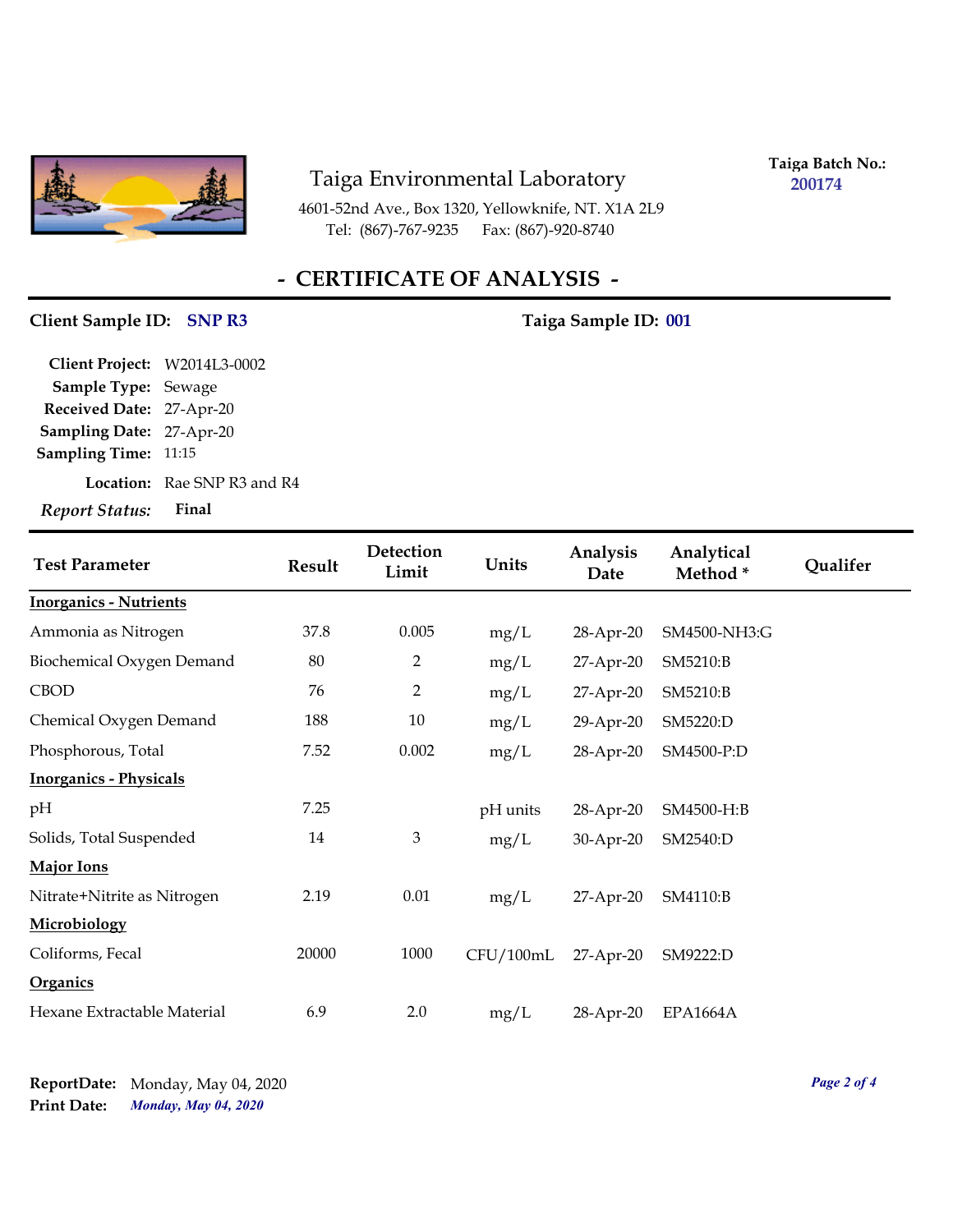

**Taiga Batch No.: 200174**

4601-52nd Ave., Box 1320, Yellowknife, NT. X1A 2L9 Tel: (867)-767-9235 Fax: (867)-920-8740

## **- CERTIFICATE OF ANALYSIS -**

#### Client Sample ID: SNP R4 Taiga Sample ID: 002

**Location:** Rae SNP R3 and R4 **Sampling Date:** 27-Apr-20 **Received Date:** 27-Apr-20 **Client Project:** W2014L3-0002 **Sample Type:** Sewage **Sampling Time:** 11:15 *Report Status:* **Final**

| <b>Test Parameter</b>         | <b>Result</b>  | Detection<br>Limit | Units     | Analysis<br>Date | Analytical<br>Method* | Qualifer |
|-------------------------------|----------------|--------------------|-----------|------------------|-----------------------|----------|
| <b>Inorganics - Nutrients</b> |                |                    |           |                  |                       |          |
| Ammonia as Nitrogen           | 1.68           | 0.005              | mg/L      | 28-Apr-20        | SM4500-NH3:G          |          |
| Biochemical Oxygen Demand     | 18             | $\overline{2}$     | mg/L      | 27-Apr-20        | SM5210:B              |          |
| <b>CBOD</b>                   | 18             | $\overline{2}$     | mg/L      | 27-Apr-20        | SM5210:B              |          |
| Chemical Oxygen Demand        | 189            | 10                 | mg/L      | 29-Apr-20        | SM5220:D              |          |
| Phosphorous, Total            | 1.35           | 0.002              | mg/L      | 28-Apr-20        | SM4500-P:D            |          |
| <b>Inorganics - Physicals</b> |                |                    |           |                  |                       |          |
| pН                            | 7.13           |                    | pH units  | 28-Apr-20        | SM4500-H:B            |          |
| Solids, Total Suspended       | 32             | 3                  | mg/L      | 30-Apr-20        | SM2540:D              |          |
| <b>Major Ions</b>             |                |                    |           |                  |                       |          |
| Nitrate+Nitrite as Nitrogen   | 0.80           | 0.01               | mg/L      | 27-Apr-20        | SM4110:B              |          |
| Microbiology                  |                |                    |           |                  |                       |          |
| Coliforms, Fecal              | 2500           | 100                | CFU/100mL | $27$ -Apr-20     | SM9222:D              |          |
| <b>Organics</b>               |                |                    |           |                  |                       |          |
| Hexane Extractable Material   | 2.0<br>$\,<\,$ | 2.0                | mg/L      | 28-Apr-20        | <b>EPA1664A</b>       |          |